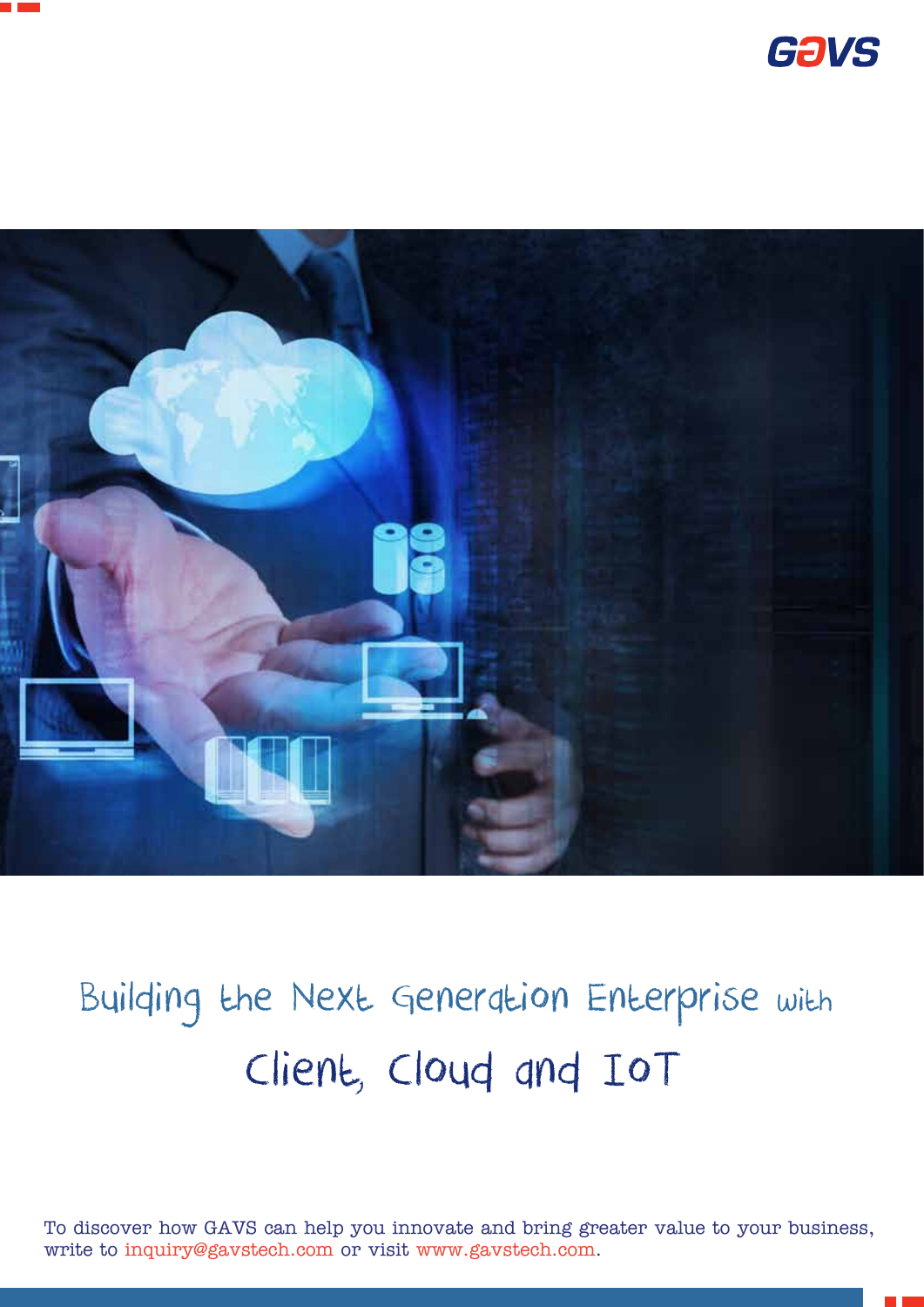The convergence of cloud and mobile computing will continue to promote the growth of centrally coordinated applications that can be delivered to any device

Top technology trends highlighted by Gartner at the Gartner Symposium/ITxpo 2014

# Abstract

The digital economy is pushing companies to adopt new and innovative ways to engage and build relationships with their employees, consumers and partners. The IT function is becoming a business driver and not just enabler. Data is being heralded as a competitive differentiator. For organizations making most of these trends will mean using an integrated approach that brings together client, cloud and the Internet of Things (IoT).

In this whitepaper we take a look at how organizations can leverage these three interdependent digital dimensions to create a more successful future. This could be through empowering business users, through anytime, anywhere and any device access to information for greater productivity and agility across the enterprise. It will mean adopting a hybrid delivery model that comprises certain workloads on the cloud and some that continue to be in data centres. Organization will also need to leverage the increasing connectivity of devices, machines, and business assets to generate insights that increase efficiencies and drive business growth. In partnership with Microsoft's extensive suite of products and platforms, GAVS enables organizations to leverage client, cloud and IoT to push forward into the digital future.

## The three pillars of a successful digital enterprise

At GAVS we believe that laying the foundations for a successful digital enterprises starts with three key pillars:

- Any time, any where, any device access to information for business users
- Enabling IT with secure, scalable, on-demand infrastructure and supporting platform
- Leveraging business insights from data in any format and size

1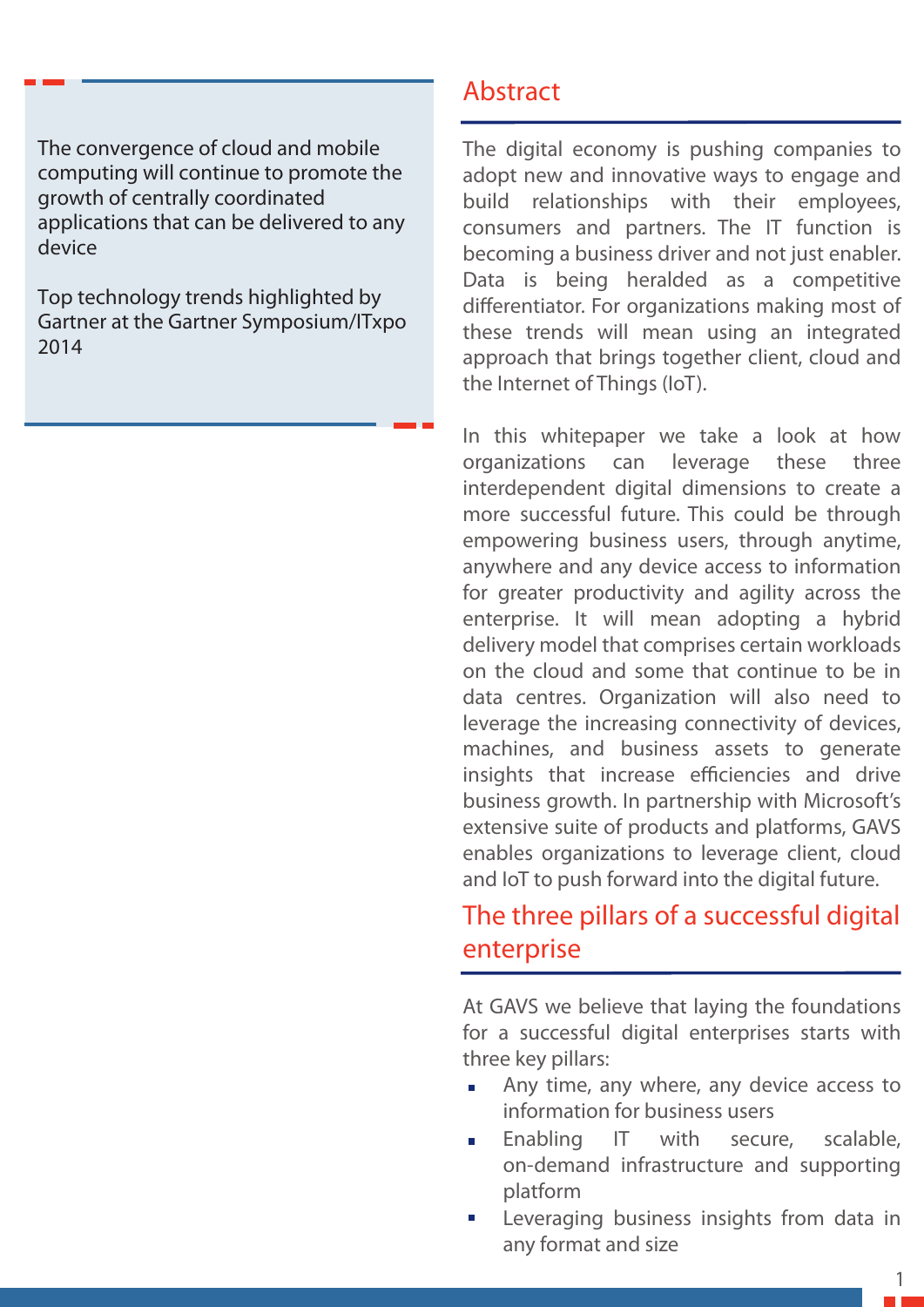#### **Client:**

Any device above and beyond desktops that requires human intervention – drives people centric IT and enables modern business apps

#### **Cloud:**

Any service available from a public, private, hybrid cloud - enables transformation of the data center with on-demand scale and performance. It also shifts focus from maintenance to innovation.

#### **Internet of Things:**

All other devices that are connected and operate without human-intervention - enables businesses to gain competitive edge by connecting data from machines and data from people with the cloud and business intelligence tools.

# GAVS and Microsoft: Joining hands to strengthen the future

GAVS aligns its service offerings with Microsoft's comprehensive products, platform, framework and solutions to help organizations make the most of the next-gen technologies. As a trusted Microsoft partner, our services and solutions reflect Microsoft's vision which include:

Universal clients utilizing the Windows10 ecosystem

- Enterprise mobility using Mobile Back End As Service Offerings powered by the Microsoft Azure platform
- Next generation infrastructure in the  $\blacksquare$ form of Software Defined Data Center and the private cloud powered by Windows Server Platformand Azure Pack. Web scale IT Infrastructure through Azure's public cloud platform
- Smart enterprises powered by IoTthrough  $\overline{\phantom{a}}$ Azure Event Hubs, Stream Analytics, HD Insights, and Machine Learning services

The diagram below shows how each of the three pillars of GAVS' vision for a digital enterprise are realized through close partnership and alignment with Microsoft's vision.

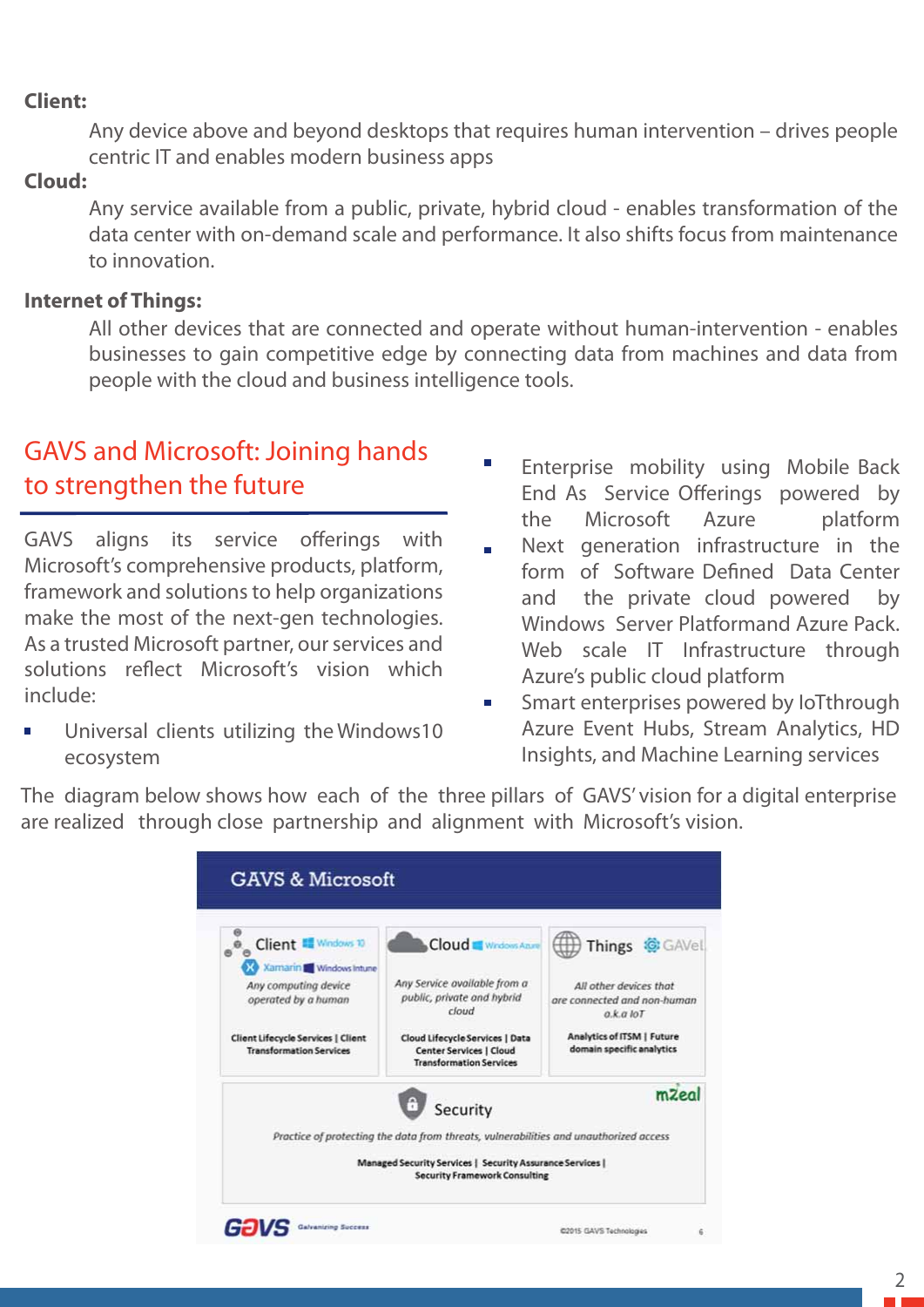# Moving towards people-centric IT

The consumerization of IT and the Bring your Own Device (BYOD) model is driving the need for anytime, anywhere and any device access of information to enterprise users. A highly diverse device ecosystem, demand for instant connectivity and highly rich and seamless user experience necessitates the appropriate enterprise client strategy. We believe this will be shaped by the following trends and challenges in enterprise mobility:

- Through 2018, the growing variety of devices, computing styles, user contexts and interaction paradigms will make "everything everywhere" strategies more difficult to achieve.
- Focus on creating expanded user interface models including richer voice and video that can connect people in new and different ways.
- User Experience (UX) is critical to the success of mobility initiatives
- The importance of desktops cannot be discounted. There is unlikely to be any unified platform for desktops and mobile devices.
- Mobile devices are not likely to converge. Devices will need to be distinguished basis their usability features.
- Enterprise class codes will continue to be relevant in the future and must be easy to extend and maintain.

# Microsoft and GAVS: Paving the way for a future-ready enterprise client landscape

Considering the above needs and challenges, we believe that Microsoft's strategy of enabling future enterprise clients will be a step in the right direction.

Windows 10 for instance is a forthcoming operating system from Microsoft for servers, desktop PCs, laptops, tablets, phones, and other connected-devices (i.e. Internet of Things).

Microsoft has also introduced the universal apps model, enabling developers to reuse the bulk of their code when porting an app between phones, tablets, PCs, and the Xbox One. Microsoft provides a full range of support for developing universal apps using the modern objected oriented high level language in the form of C#. This means that the code can be developed using the proven Object Oriented methodologies while the resulting application is fully maintainable.The above concept of universal apps will help enterprises to have a single code base in C# across desktops, windows phones and other windows devices.

For non-Microsoft mobile platforms such as the Apple iOS and Android, Xamarin proves to be a good solution. With Xamarin, you write your apps entirely in C#, sharing the same code on iOS, Android, Windows, Mac and more. Xamarin apps are built with standard, native user interface controls. Apps not only look the way the end user expects, they behave that way too.

Armed with the power and reach of Windows10, Azure's ecosystem, and the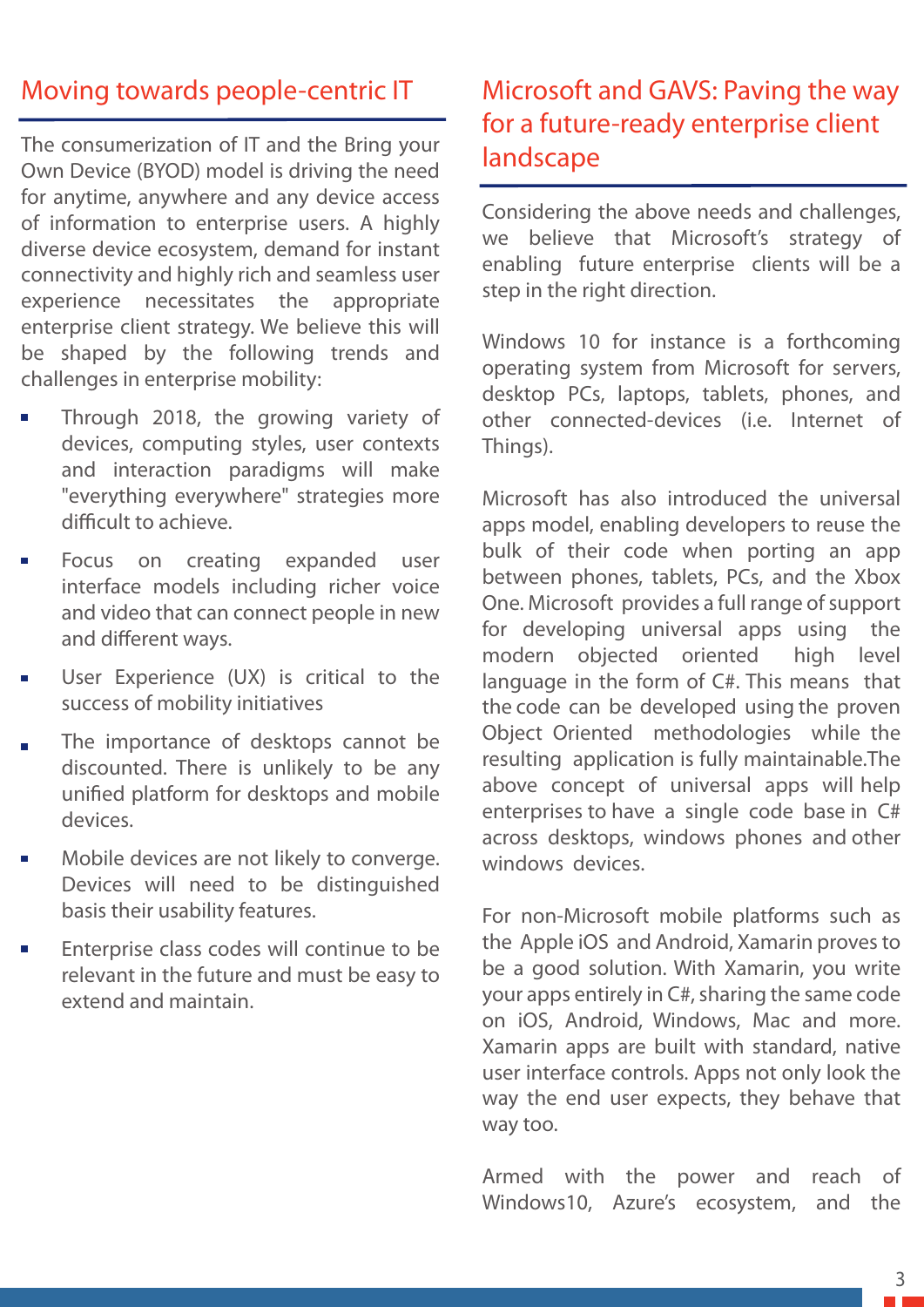Xamarin's cross-platform enablement, GAVs is uniquely positioned to deliver client services through the following:

#### **Mvvm pattern enabler (xamarin)**

This is a cost-effective cross-platform development providing the flexibility to handle app use cases and user experience requirement and native UI. It also offers access to device features and native performance coupled with the time-to-market advantages of code sharing and reuse.

By adopting Windows 10, Universal Apps and Xamarin, an enterprise can follow a unified client strategy based on objected-oriented, strong typed programming language C# while writing applications across devices in a single code base. This approach considers long-term maintenance needs and is therefore more realistic than adopting the weekly typed language or other interpreted scripting frameworks.

#### **Mbaas pattern enabler (winows azure mobile services)**

This is a turnkey method to add data storage to user authentication, push notifications, social media integration, geo-spatial queries, offline sync, analytics, and more. When enterprises can forget about the infrastructure and glue code, they can focus on delivering a more differentiated user experience.

#### **Universal device management:**

### **Transforming the data center to support innovation**

Making the move to the cloud provides greater value and agility. GAVS believes that most organizations will adopt a hybrid delivery model in the future, where certain workloads are managed on the cloud while some continue to be in data centres. These are brought together through an integrated model.

- Several studies conducted on IT  $\blacksquare$ budget allocations, point to the fact that 75 percent of an organization's IT budget is on maintenance. Only 25 percent is spent on new business capabilities and innovation
- Enterprises can benefit by adopting the LEAN principles that are enabled by Cloud-based application management (CAMS). These include elimination of all activities that do not add value to a product or service and adopting 'Pull' processes which ensure on-demand service provisioning
- Platform as a Service (PaaS) is here to  $\blacksquare$ stay with enterprises adopting it to accelerate innovation, unlock more value from IT spending and mitigate risks related to future upgrade costs
- More and more organizations are  $\blacksquare$ adopting a cloud first strategy whereby they develop new business applications directly on the cloud.

This is an all-encompassing service that targets every aspect of mobile enablement and includes traditional laptops as part of the Windows10 universal apps strategy. Microsoft Intune provides a comprehensive solution for managing across a variety of devices, including PCs and laptops. Through integration with System Center 2012 Configuration Manager, you can further enhance your ability to manage PCs, Macs, and Unix/Linux servers, as well as mobile devices, all from a single management console.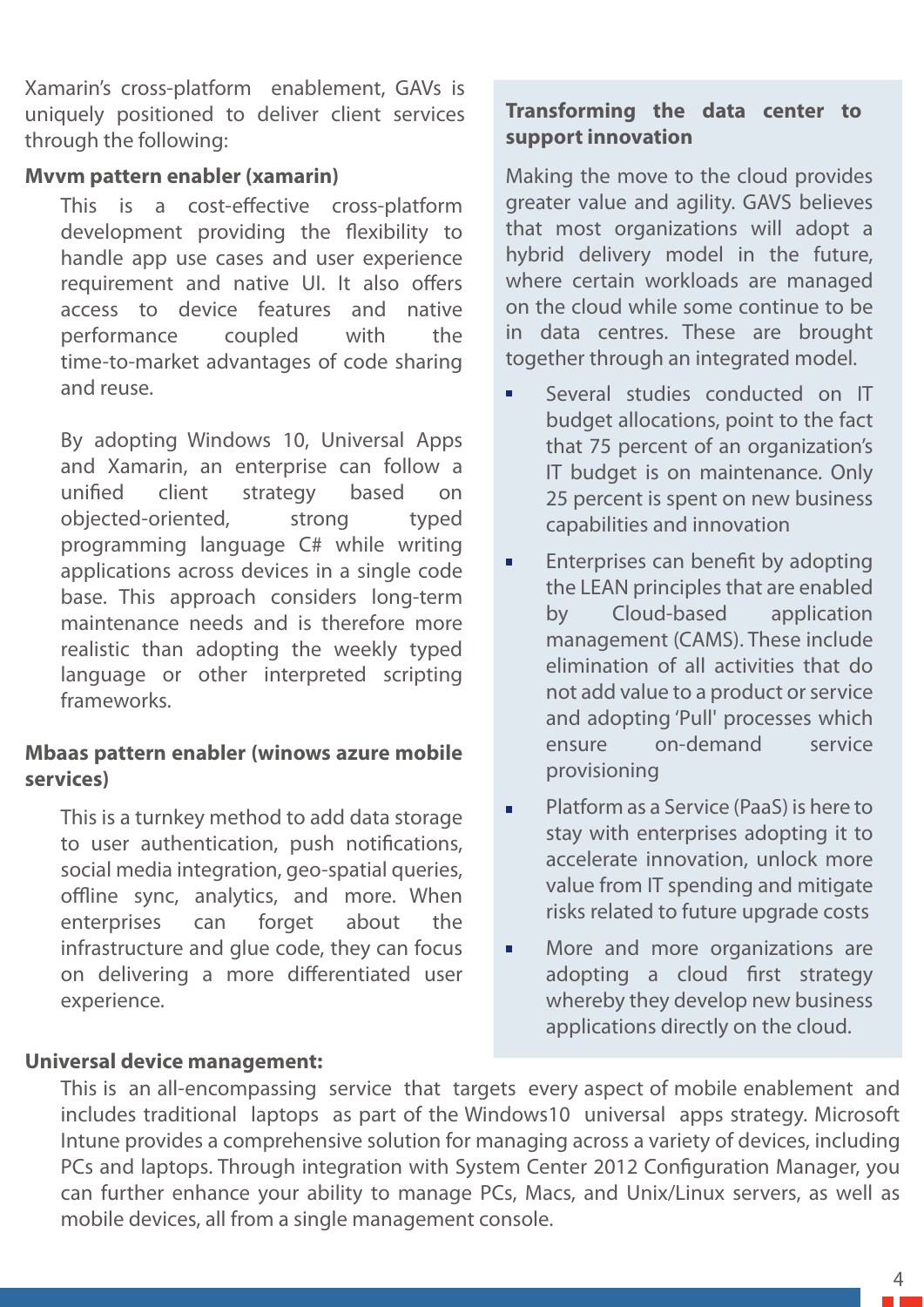One of the important goals moving to the cloud is to allow the business to focus on strategic business priorities rather than on the maintenance of supporting software and hardware. By adopting Platform as a Service on Cloud Platforms, PaaS platforms like Windows Azure, organizations can mitigate challenges around large-scale upgrade efforts. As a true cloud platform for enterprises Azure has multiple choices, design patterns and services as part of its offerings.

Windows Azure Pack for Windows Server is a collection of Windows Azure technologies, available to Microsoft customers at no additional cost for installation into your data center. It runs on top of Windows Server 2012

#### **Azure automation**

Microsoft Azure Automation provides a way for developers to automate the manual, long-running, error-prone, and frequently repeated tasks that are commonly performed in a cloud environment. You can create, monitor, manage, and deploy resources in your Azure environment using runbooks, which under the hood are Windows PowerShell workflows

R2 and System Center 2012 R2 and, through the use of the Windows Azure technologies, enables you to offer a rich, self-service, multi-tenant cloud, consistent with the public Windows Azure experience.

GAVS Cloud Assessment Services and Migration Services ensure that applications are migrated to the cloud according to industry best practices without any disruption or loss of data. This service also ensures greater connectivity and security and better integration. GAVS Cloud Management Services utilizes Azure tools and best practices coupled with the ITIL based principles to ensure that business services are managed within the defined SLAs. These include:

#### **Operational insights**

Azure Operational Insights, is an analysis service that enables IT administrators to gain deep insight into their environments. Operational Insights enables users to interact with real-time and historical computer data to rapidly develop custom insights, and provides Microsoft and community-developed patterns for analysing data.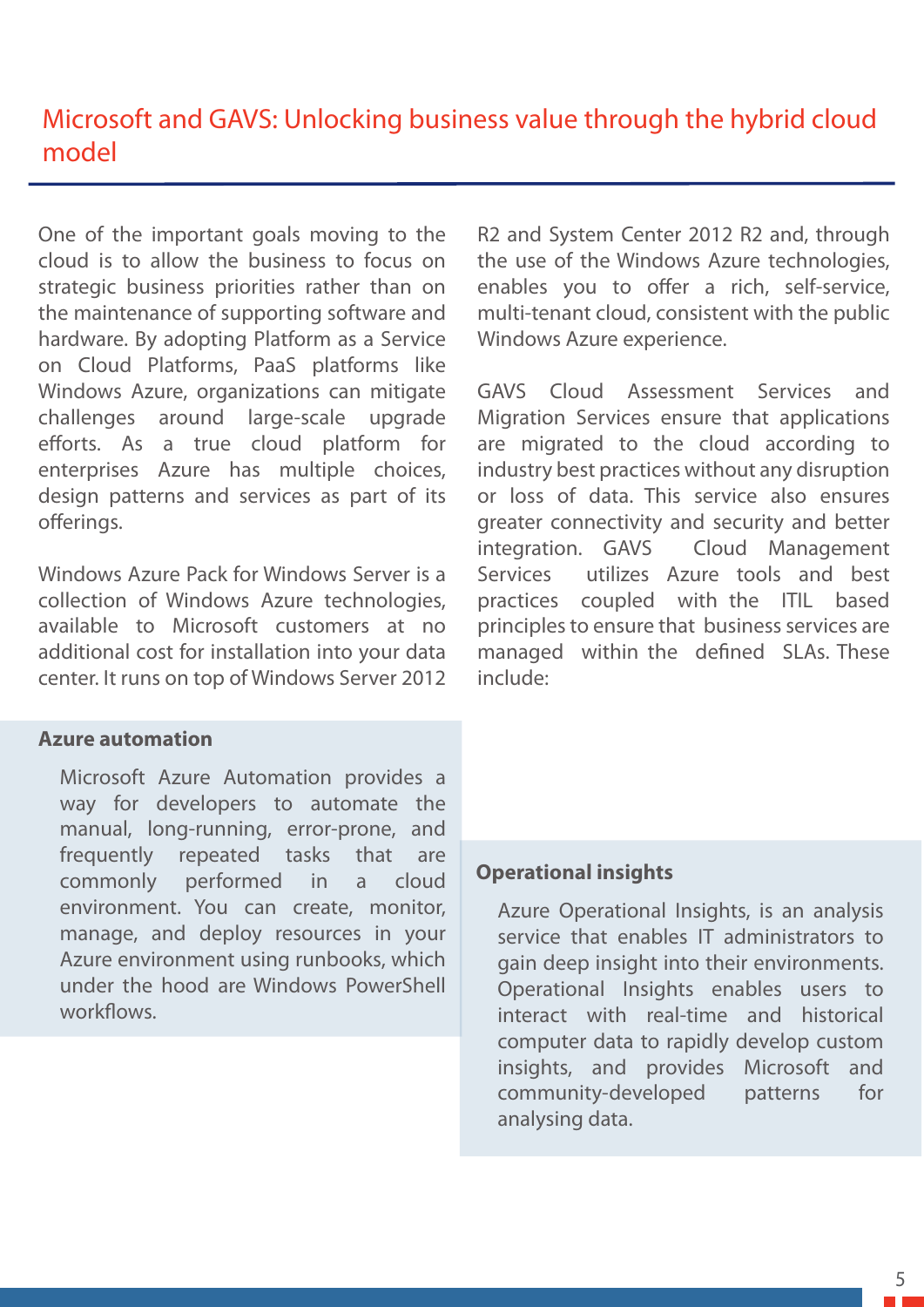GAVS' strategy and consulting services will help organizations to deliver the most innovative applications to support their business directly by utilizing best of Azure Platform features such as machine learning, Enterprise Search, Hybrid Connections, Stream analytics and more. The utilization and fitment of these services are mentioned below.

**Azure search:** Azure Search Service is a fully managed, cloud-based service that allows developers to build rich search applications using REST APIs.

**Azure machine learning:** Azure Machine Learning make it possible for people without deep data science backgrounds to start mining data for predictions.

**Azure stream analytics:** Azure Stream Analytics is a fully managed service providing low latency, highly available, scalable complex event processing over streaming data in the cloud.

**Azure event hubs:** Event Hubs is a highly scalable publish-subscribe ingestor that can intake millions of events per second so that you can process and analyze the massive amounts of data produced by your connected devices and applications

**Azure service bus:** Azure Service Bus is a generic, cloud-based messaging system for connecting just about anything—applications, services, and devices—wherever they are. Connect apps running on Azure, on-premises—or both.

# Connecting data with the cloud and business intelligence tools

In the coming years, IoT will transform societies and businesses lives by providing a connected ecosystem of machines. In terms of generating value from business intelligence IoT shows immense potential whether it is data generate from humans or sensors embedded in objects around us. With the help of IoT businesses can generate data and then send this data into the cloud for extracting real-time business intelligence.

While IoT brings in new innovation, it also comes with inherent risks. These risks are much different from earlier innovations, because when in earlier cases it is mostly the enterprise financial, reporting and other data processing tasks were at risk but now with IoT directly human and community life are at risk and hence this has to be looked with much more attention.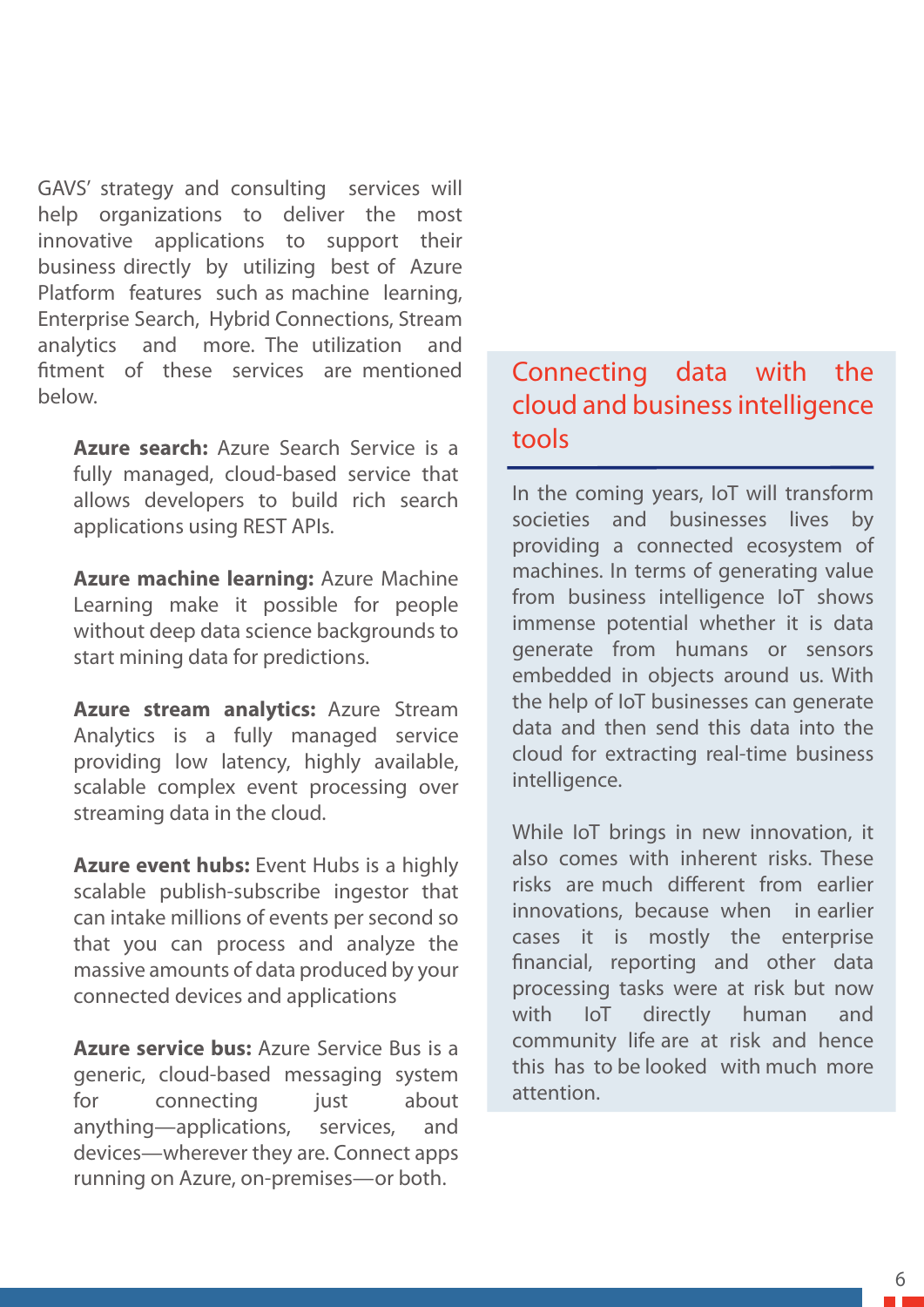# GAVS and Microsoft: Building a robust data platform

Enabling insights from data of any format, size and from any source requires a robust data platform to support it. In this context, the following principles can guide the choice of data platform.

- Use the power of Big Data analysis in combination with traditional relational databases
- Extend Big Data with a semantic layer for  $\blacksquare$ enrichment and to get context out of content
- Provide seamless access to all forms of  $\blacksquare$ data - traditional structured data, Big Data and content enriched with semantic layer
- Include data quality, master data Ħ management and governance as part of the framework

- É Azure Event Hubs
- Azure Stream Analytics H
- Azure Machine Learning  $\blacksquare$
- Azure Intelligence System  $\blacksquare$
- $\blacksquare$ Various services under Azure Data Platform
- Microsoft Data Portfolio

The Microsoft Data Platform governed by SQL SERVER 2014 suite helps enterprises in realizing this goal. It is the only industry solution that provides integrated end-to-end data platform for the next generation enterprise as depicted below.

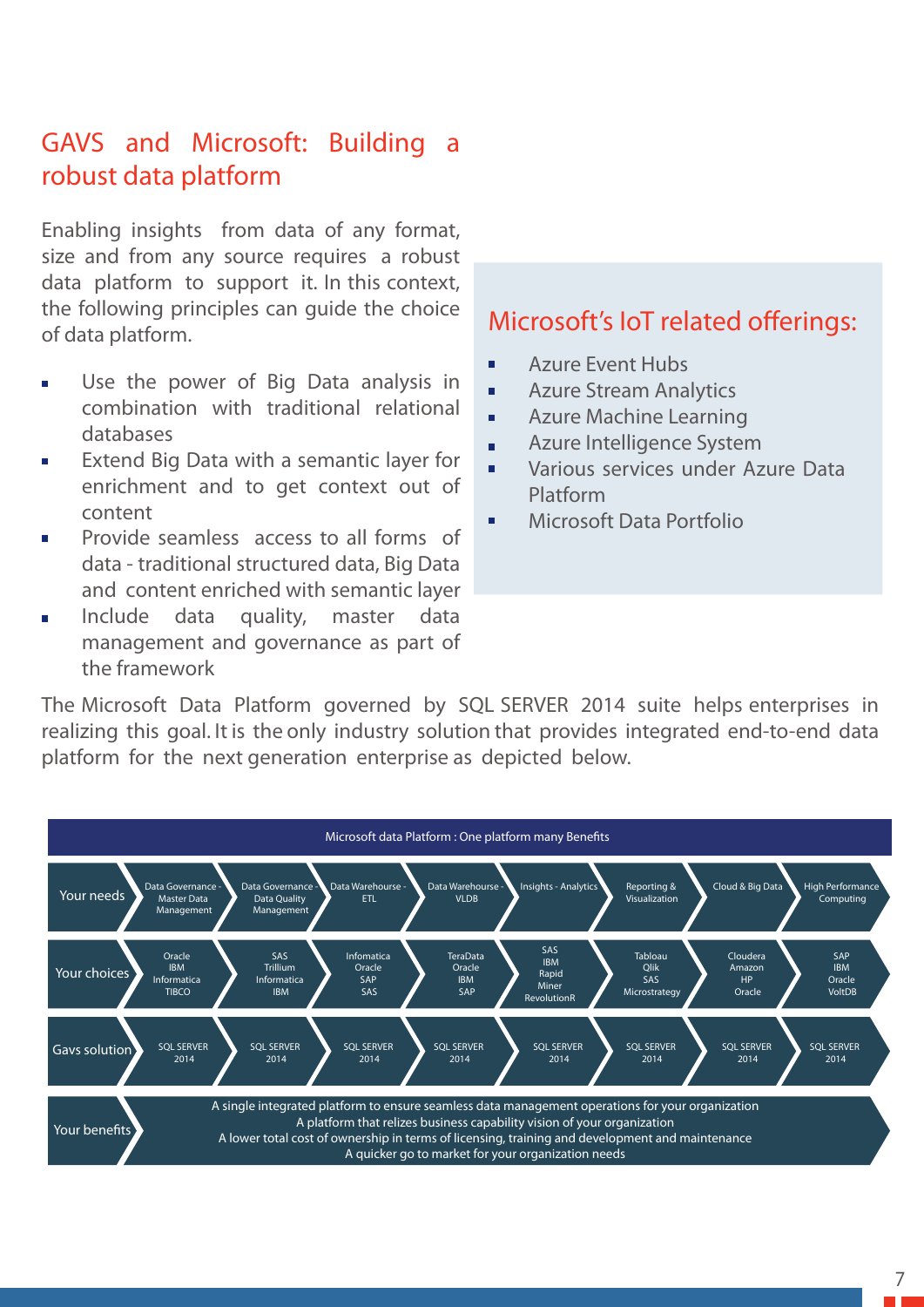In addition to Data Services that are in alignment with the Microsoft Data Platform, GAVS offers products which work on machine generated data and provide insights for the enterprises. Both these products can be ported to the Microsoft Platform to strengthen the services available under the Microsoft Azure ecosystem.

GAVEL: This a platform for machine-to-machine and human-to-machine intelligence for IT Service Management (ITSM), with the ability to perform event acquisition, aggregation, intelligence and visualization. GaVeL enables cognitive computing in ITSM by (a) allowing humans and machines to work along side each other (b) Helping machine better understand humans and their environment (c) By identifying opportunities for machines to replace humans with respect to mundane and repetitive tasks



**CYGLASS:** Advanced persistent threats are multi-stage attacks targeting a specific entity. After entry into the network, threat actors move laterally around the network doing reconnaissance and stealing credentials to gain access to important user, service, admin accounts, and specific systems. This product prevents security threats against enterprises by adopting real time Big Data analytics and event correlation techniques on logs of machine data.

CyGLASS is designed to do what the best security analysts do, namely to learn the patterns of usual behavior for the users and devices in this particular network, and then to monitor the activities in the network, from many perspectives, to spot the footprints of attackers before they are able to complete their campaign.